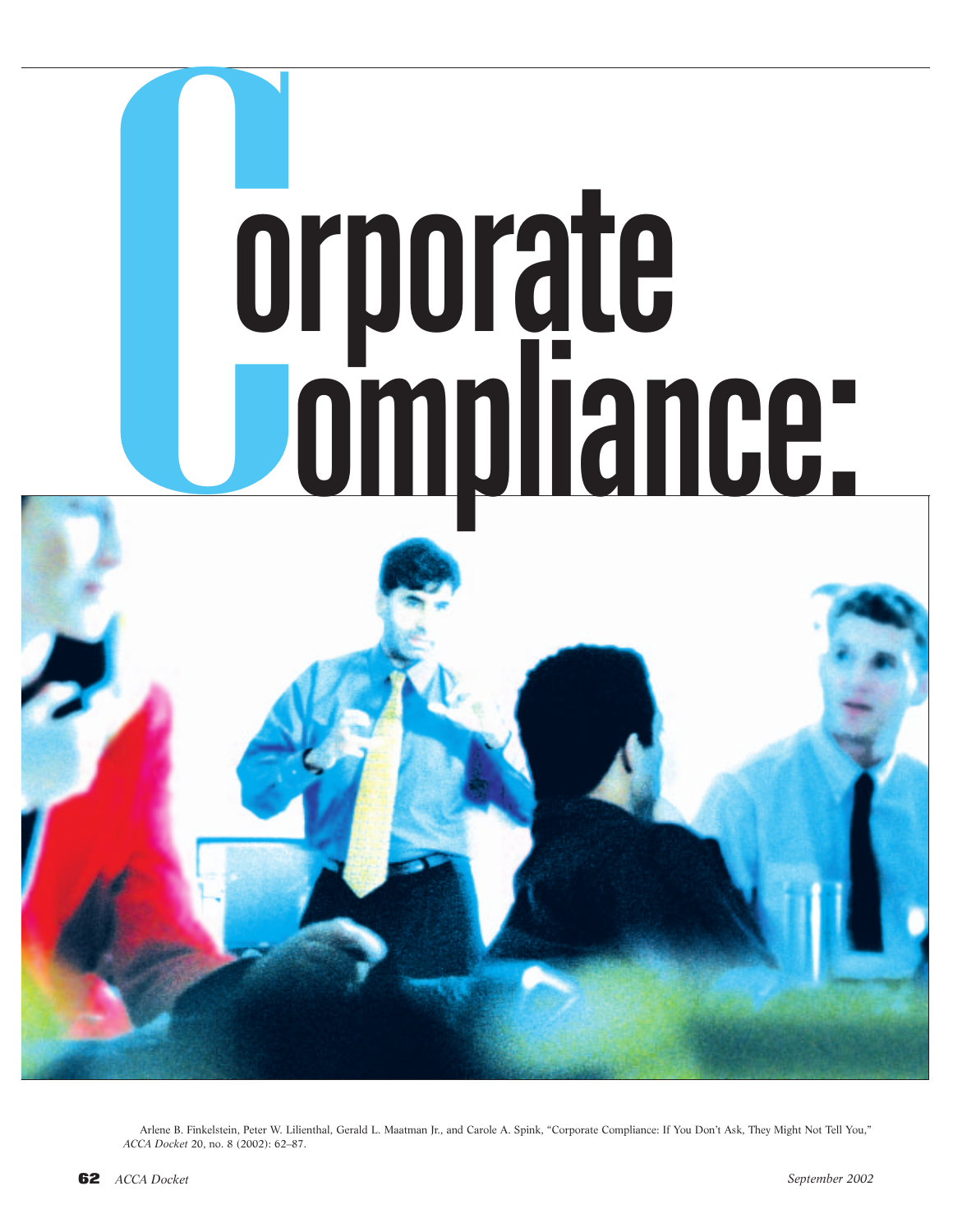By Arlene B. Finkelstein, Peter W. Lilienthal, Gerald L. Maatman Jr., and Carole A. Spink

# If You Don't Ask,They Might Not Tell You

Reprinted with permission of Arlene B. Finkelstein, Peter W. Lilienthal, Gerald L. Maatman Jr., Carole A. Spink, and the American Corporate Counsel Association as it originally appeared: Arlene B. Finkelstein, Peter W. Lilienthal, Gerald L. Maatman Jr., and Carole A. Spink, "Corporate Compliance: If You Don't Ask, They Might Not Tell You," *ACCA Docket* 20, no. 8 (2002): 62–87. Copyright © 2002 Arlene B. Finkelstein, Peter W. Lilienthal, Gerald L. Maatman Jr., Carole A. Spink, and the American Corporate Counsel Association. All rights reserved. For more information or to join ACCA, call 202.293.4103, ext. 360, or visit www.acca.com.

**f your company is like most organizations, your existing workplace reporting policies and procedures are designed to address regulatory and human resource issues. Although those issues may well be your company's priorities, they are not necessarily your employees' priorities. If you were a mouse in the corner behind the corporate water cooler, would you expect to hear discussions about possible financial irregularities, harassment, discrimination, and unauthorized use of corporate assets? Or would you be more likely to hear such comments as the following:** 



- "Why is it that the human resources department never returns my phone calls about my benefits problems?"
- "What is the company doing with my cash during the three days that it takes to get it deposited into my IRA at the end of the month?"
- "Why with all of the cost-cutting going on can the bigwigs still afford to have their holiday party?"
- "Why hasn't someone replaced the security lights in the parking lot that have been burned out for two weeks?"

We believe that most organizations suffer from a disconnect between what is important to management and what is important to employees, and the result is a skepticism among employees, at best, and a cynicism, at worst, about what is really important to the organization.

*Copyright © 2002 Arlene B. Finkelstein, Peter W. Lilienthal, Gerald L. Maatman Jr., Carole A. Spink, and the American Corporate Counsel Association. All rights reserved.*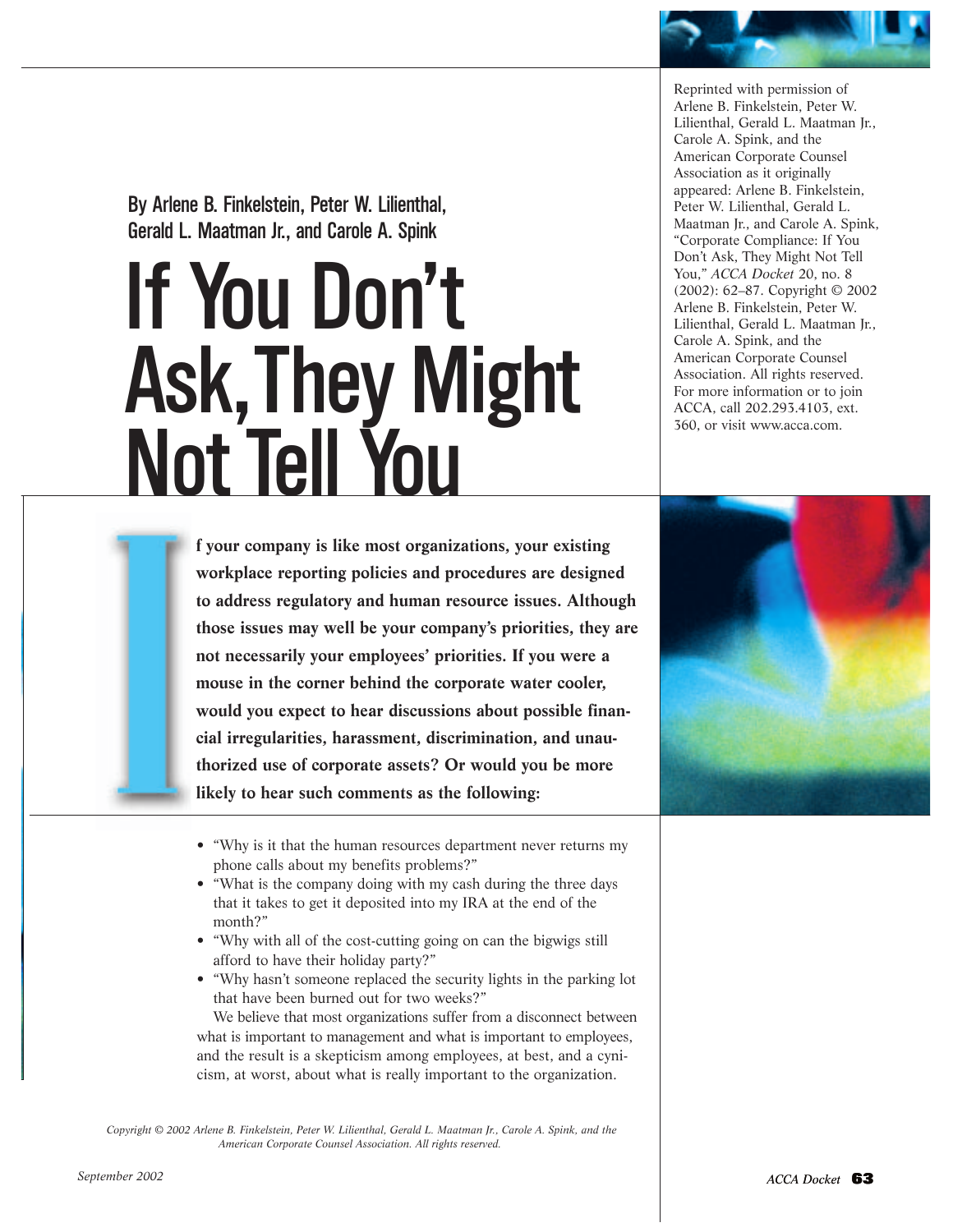

**Arlene B. Finkelstein is associate counsel to Siemens Information and Communication Networks, Inc., in Boca Raton, FL, where she specializes in employment law. She is on the board of ACCA's South Florida Chapter. She is available at arlene.finkelstein@icn.siemens.com,**



**Peter W. Lilienthal is president and founder of In Touch, a Minneapolis-based company that has been operating outsourced employee hotlines and employee feedback systems since 1991. He is available at plilienthal@mm.com.**



**Gerald L. Maatman Jr. is a partner at Baker & McKenzie in Chicago, where he counsels employers on human resource issues and defends companies in employment discrimination class actions. He is available at gerald.l.maatman@bakernet.com.**



**Carole A. Spink is an attorney at Baker & McKenzie in Chicago, where she advises and represents employers on discrimination, sexual harassment, and other employment issues. She is available at carole.a.spink@bakernet.com.**

Ask yourself the following question: Is management merely "covering its behind" with its workplace policies and procedures, or does it have a genuine, palpable commitment to rooting out problems and doing something about them? This philosophical distinction is significant, and unfortunately, the message is in the asking. In short, if you do not ask, will they tell?

In our view, it no longer is adequate simply to have well-intentioned, protection-oriented policies and procedures in place. Rather, organizations and, particularly, their legal departments need to take extra measures to ensure the integrity of their reporting systems. The best way to achieve this integrity is to get employees to buy in, to remove

the limitations on the information that they are empowered to share. You want to change your message to employees from "This is what management wants to hear about and nothing more" to "Your feedback is important to us, and we want to make it as easy and comfortable as possible for you to share with us what is on your mind." This difference can be extremely powerful and rewarding.

In this article, we will provide a practical stepby-step approach for transforming your company's well-intentioned workplace policies and procedures on discrimination, harassment, safety and security, fraud and theft, ethics, benefits, and other employee concerns into a system that delivers. We will show you that, by empowering your employees, you will better protect your workplace and add to your bottom line.

#### **THE COSTS OF NONCOMPLIANCE**

There are real, bottom-line reasons for you to be concerned about the effectiveness of your company's policies and procedures for reporting workplace issues. The most obvious is litigation risk. Ineffective policies and procedures can result in discrimination or harassment claims or whistleblower lawsuits. They can also inspire unionization, employee turnover, and workplace bullying. Let's look briefly at each of these costs.

#### **Discrimination and Harassment Claims**

As you undoubtedly know, an employer cannot rely on the mere existence of policies and procedures for reporting misconduct as a defense to a discrimination or sexual harassment claim. Indeed, in *Burlington Industries, Inc. v. Ellerth<sup>1</sup>* and *Faragher v. City of Boca Raton*, <sup>2</sup> the U.S. Supreme Court held that, in order to establish an affirmative defense, an employer must demonstrate that it has widely disseminated and consistently enforced thorough policies against discrimination and sexual harassment. The silver lining for these requirements is that a court cannot assess punitive damages against an employer for the actions of its supervisory personnel so long as the employer undertakes good-faith efforts to comply with employment discrimination laws.<sup>3</sup>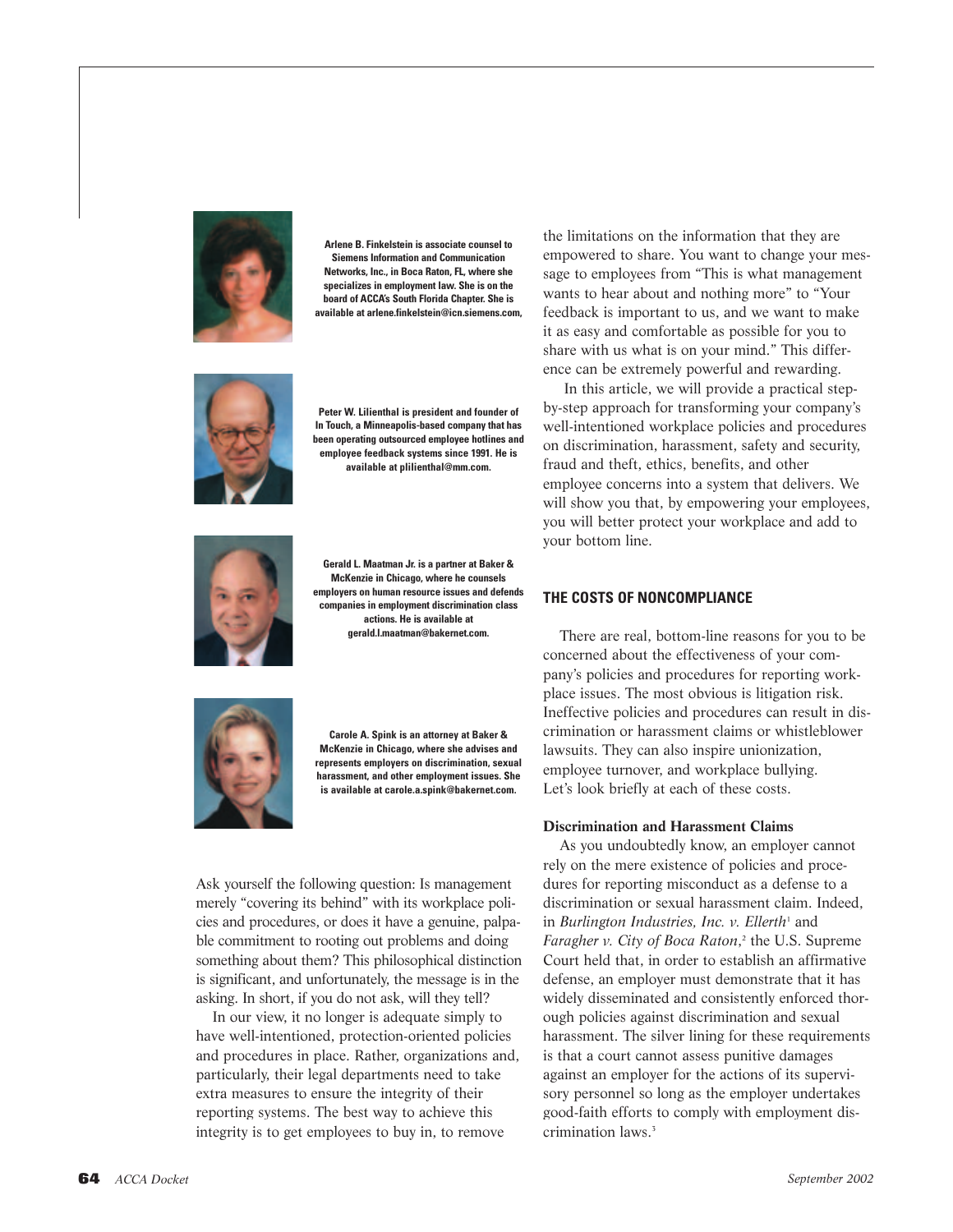Obviously, the cost of employment-related lawsuits can significantly affect your company's bottom line. From 1994 to 2001, average jury awards in discrimination and sexual harassment cases increased from \$93,000 to \$218,000.4 In 1994, only 33 percent of jury awards in these cases ranged from \$100,000 to \$499,999, and only 7 percent of such awards were \$1 million or greater.<sup>5</sup> In contrast, in 2000, 41 percent of such verdicts ranged from \$100,000 to \$499,999, and 20 percent of verdicts were \$1 million or greater.<sup>6</sup> Besides the cost of the verdicts, companies also have the expense of outside counsel and the internal time and effort required to coordinate a defense. (For a more detailed discussion of these costs, see the sidebar on this page). Your company cannot afford to take this exposure lightly.

#### **Whistleblowing Lawsuits**

Exposure to workplace issues because of inadequate company response to employee grievances extends beyond traditional employment discrimination and harassment claims. Consider the employee who discovers that the company is not adequately enforcing its safety rules. The employee is concerned that an accident will soon occur if the safety rules are not followed. The employee complains to his direct supervisor about the company's lax attitude toward safety, but nothing is done. The employee remains concerned and decides to bring the matter to the attention of his manager's boss. Soon after the employee has made this second complaint, his direct supervisor begins writing him up for performance issues. The employee wishes that he had never said anything at all.

This situation is a classic example of a whistleblower lawsuit waiting to happen. If a company deters or even punishes an employee for complaining of illegal, unethical, or inappropriate conduct, the aggrieved employee may bring a whistleblower claim. Each of the 50 states and the District of Columbia have enacted some type of whistleblower protection statute for deterring and uncovering wrongful conduct.7 Moreover, numerous federal statutes protect whistleblowers, although some statutes do not provide employees a private cause of

# LITIGATION "COSTS": MORE THAN DOLLARS AND CENTS

When managing litigation, we, as in-house counsel, tend to look at the obvious expenses, such as outside counsel fees, court fees, and the other usual litigation expenses. Those expenses can average \$150,000. What we sometimes overlook, however, is the nonmonetary cost to the company. What are the nonmonetary expenses that we may not think to assess when we have to defend a litigation matter?

The most obvious expense is the time litigation takes away from the company, time that should be spent on the business of the company but is spent instead on trying to defend the company. The people spending this time are not only the in-house counsel and their staff but also the essential business people. The people who should be running the company are busy answering interrogatories, being deposed, collecting documents, attending mediations, and talking to in-house and outside counsel about settlement offers.

Sometimes, the litigation matters can consume months or years of the company's most precious

asset, the time of its managers and executives. These employees' efforts are now focused on how they can help mitigate the potential financial liability that the company faces instead of focusing on how to make money for the company.

These employees are often consumed with the eventual outcome of the litigation and how it will affect their careers. Will a bad result sabotage their career? Will they be held accountable for any financial liability that results from the litigation? Do they have any potential personal liability for their actions?

When we strategize and try to assess the potential cost of the litigation matter, we need to somehow account for the psychological effect that it will have on the business in general. Will the litigation be the topic of conversation at the water cooler or in the cafeteria every day? Will our company's executives be spending their valuable time consumed in discovery instead of in profit building?

Preventing potential litigation is both economically and emotionally good business.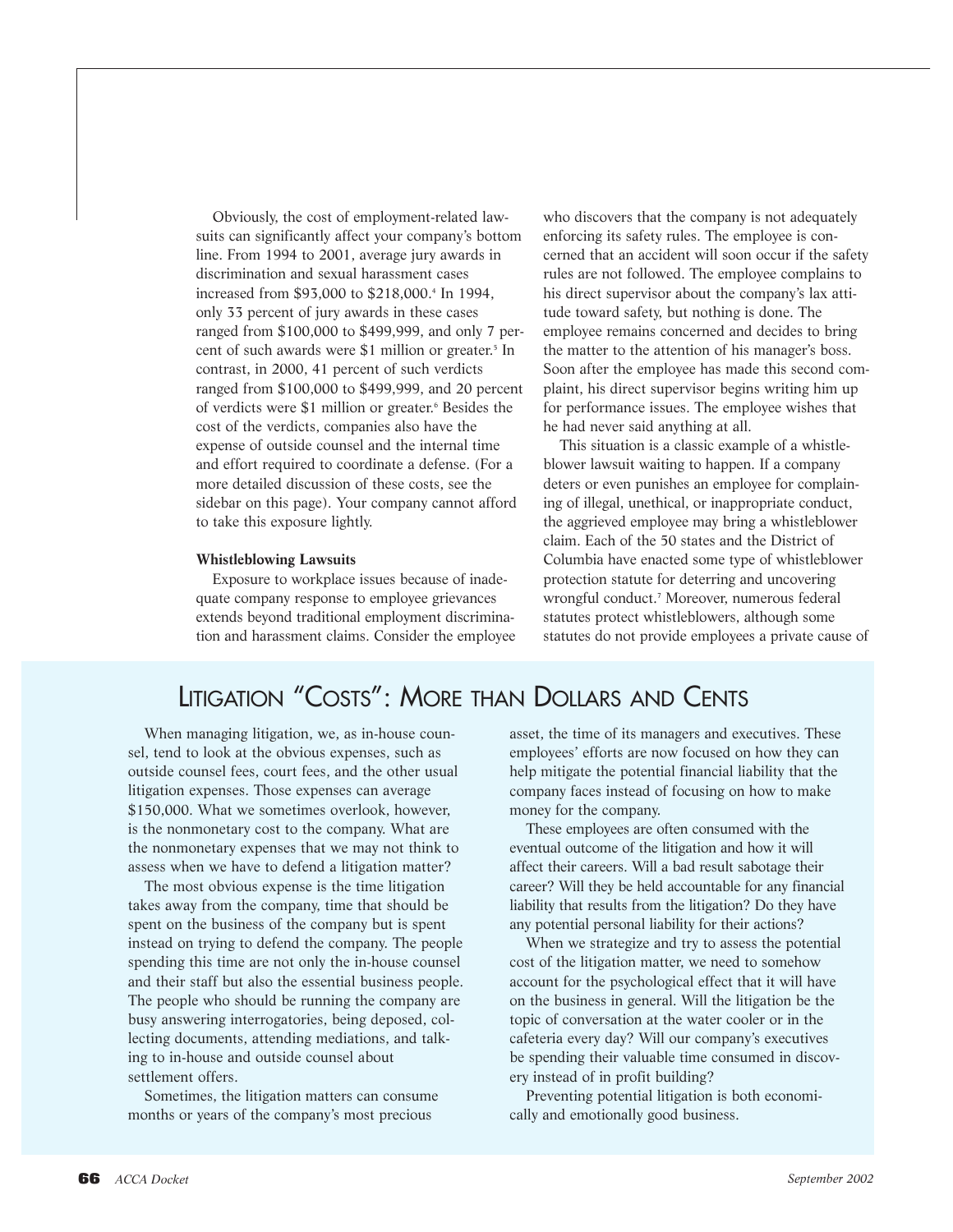action to pursue a remedy if they are wrongfully discharged for whistleblowing activity.8

Whistleblower lawsuits have a 68 percent chance of resulting in a verdict for the plaintiff.9 The verdicts for such claims are high: the average jury award is \$200,000.<sup>10</sup> As with discrimination and harassment claims, your company should take this exposure seriously.

#### **Unionization**

Another potentially costly consequence of inadequate workplace policies and procedures is the disgruntled employee. Employees who feel that the company has a poor employee feedback system and a general lack of management-worker communication might seek an alternative voice for their concerns. A willing "ear" might be a union. In 2001, 13.5 percent of wage and salary workers were union members.<sup>11</sup> Today, an employee can simply surf the internet to hook up with other disgruntled employees. In terms of websites and internet communication, unions are already more global than any multinational corporation. Moreover, the ease with which employees can use the internet to complain about workplace issues has sufficiently removed tra-

## **IN TERMS OF WEBSITES AND INTERNET COMMUNICATION, UNIONS ARE ALREADY MORE GLOBAL THAN ANY MULTINATIONAL CORPORATION.**

ditional barriers to unionization. We do not intend a judgment on the value of unions. We simply want to identify the potential to the company for an increase in corporate costs. Depending on the labor issues, a company may incur approximately \$25,000 to \$100,000 in legal fees. In addition, it might cost a company approximately \$10,000 to \$30,000 to call in a labor relations consultant.

#### **Employee Turnover**

A less obvious, but equally costly, reason to be concerned about the effectiveness of your company's policies and procedures on workplace issues is employee retention. Each time that an employee

leaves your company, he or she is adversely affecting your bottom line.12 According to the U.S. Department of Labor, the cost of replacing a departing employee is one-third the cost of a new hire's annual salary.<sup>13</sup> A study by the Hay Group, a professional services firm that assists employers in improving employee productivity, suggests that managers or professionals who resign cost a company the equivalent of 18 months' salary, and hourly workers cost about a half-year's salary.<sup>14</sup> When an employee jumps ship, the company also experiences direct and indirect costs. Direct costs include advertising expenses, signing bonuses, headhunter fees, pay for temporary workers, or overtime for coworkers.<sup>15</sup> Indirect costs include management's time for recruiting, selecting, and training replacement employees, and decreased productivity when current employees must "pick up the slack" until the new hire is up to speed.16 Less quantifiable indirect costs include the departing employee's knowledge and expertise and the value of established relationships with the company's clients, customers, vendors, other employees, and so forth.<sup>17</sup>

#### **Workplace Bullying**

Many workplace problems do not rise to the level of illegal or discriminatory conduct. This fact does not mean that a company should simply dismiss these problems as petty or unimportant. Policies and procedures that monitor only illegal or discriminatory conduct fall short in identifying an equally important and costly problem: workplace bullying.

The phenomenon known as "workplace bullying" has been shown to have major bottom-line consequences for employers.18 Examples of bullying behavior include the following: making aggressive eye contact, intimidating physical gestures, or accusations of wrongdoing; engaging in the silent treatment; insulting, belittling, or excessively or harshly criticizing coworkers; inconsistently complying with rules; and stealing credit for work.19 Employers suffer direct, indirect, and opportunity costs as a result of such behavior. Direct costs include increased medical and workers' compensation claims due to work-related stress, as well as the costs of lawsuits emerging from abusive work situations.<sup>20</sup> Indirect costs include employee turnover, absenteeism, poor customer relationships, and even acts of sabotage and revenge.<sup>21</sup> Because innocent employees tend to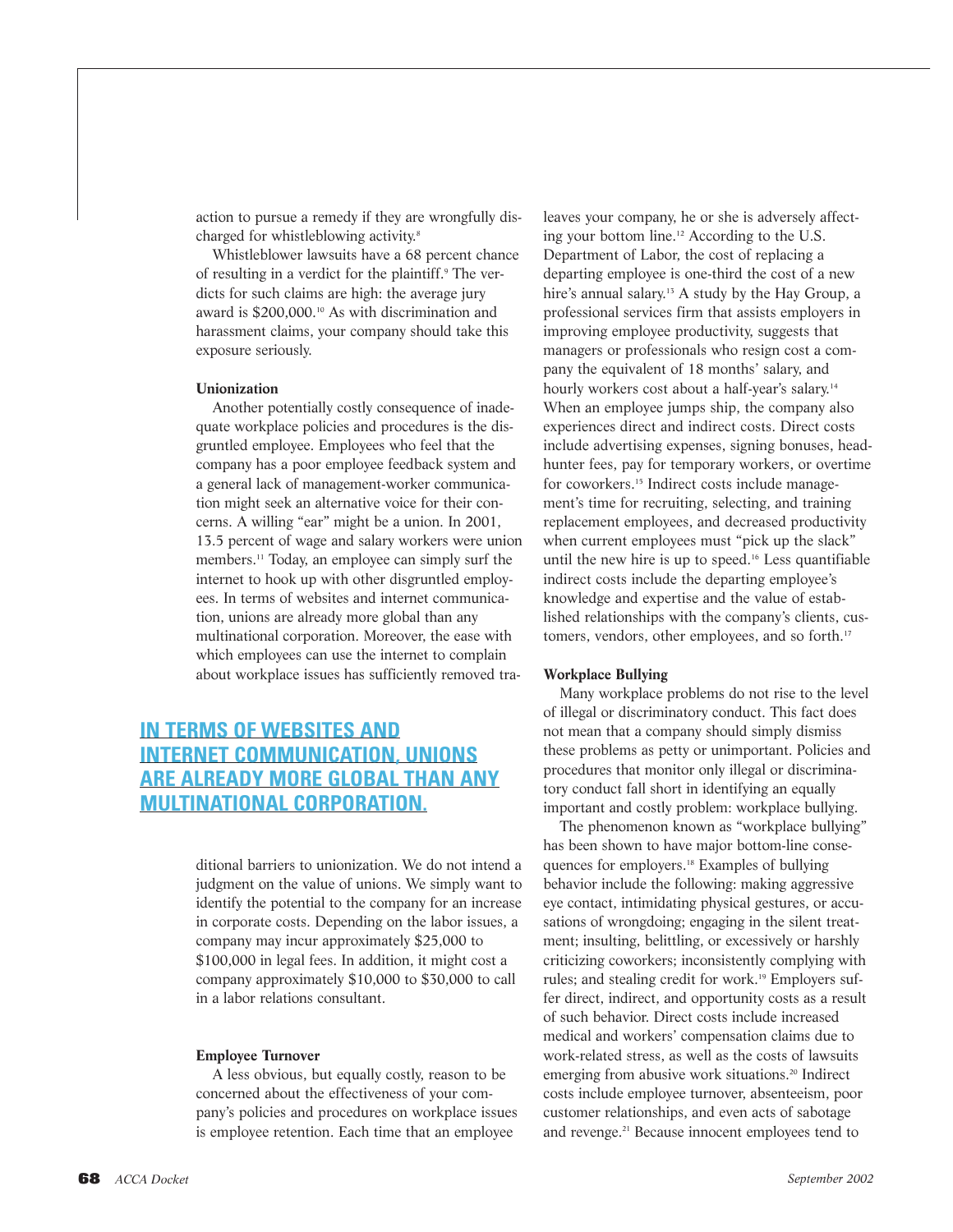disengage from a bullying workplace, a company also can suffer opportunity costs. Moreover, employees who perceive the company's response as inadequate often feel "decreased commitment and loyalty to their organization and [do] the minimum work to get by."22 These employees feel that the interests of individual employees do not matter to the company.

#### **A FOUNDATION OF TRUST**

Clearly, you would like to save your company the costs outlined above and ensure that employees enjoy a hospitable and productive work environment. No matter how well intended your company is, however, it may be doomed to failure if employees do not trust the system. Trust is critical to employee buy-in.

First and foremost, employees must trust that there is a benefit to putting their reputations and careers on the line by coming forward with concerns about pos-

## **WHEN YOU THINK ABOUT YOUR OWN COMPANY'S ETHICS, COMPLIANCE, AND REPORTING PROGRAMS, ARE YOU CONFIDENT THAT YOUR EMPLOYEES HAVE SUFFICIENT TRUST TO USE THEM?**

sible violations of corporate policy or recommendations for operational changes. Regrettably, not many individuals have the courage, conviction, and confidence of Enron's Sherron Watkins, who sent a signed letter to the company's chief executive officer, suggesting that the company was in danger of "imploding due to a wave of accounting scandals."23

Second, employees must trust that management will respond responsibly and respectfully to the issues that they bring forward. Here, too, the recent Enron debacle is an unfortunate case in point. The company allegedly rewarded Watkins's trust in CEO Kenneth Lay by confiscating her computer and demanding her termination for insubordination, and she reportedly has incurred personal legal bills in excess of \$250,000.<sup>24</sup> Although many other individuals in the Enron organization apparently shared Watkins's concerns about the accounting shell game that was allegedly occurring, no one else reportedly expressed them openly to senior management.<sup>25</sup>

When you think about your own company's ethics, compliance, and reporting programs, are you confident that your employees have sufficient trust to use them? And what, if any, benchmarks is your company using to judge their effectiveness? As more fully described in the sidebar on page 74, the implementation of the federal Sentencing Guidelines made it no longer just good business to have a comprehensive corporate compliance program—it became financially astute to do so.

Our experience is that many internal reporting initiatives have serious shortcomings. Indeed, implementing an antidiscrimination and antiharassment policy alone does not automatically end such acts. One of the main reasons that these well-intentioned policies fail is that management often gives short shrift to addressing employee buy-in. Think about the origins of any program that your company has in place. Was this program initiated as a result of employee insistence or, as is more likely the case, at the direction of your company's board of directors, legal department, or audit firm or a regulatory body? Consider implementation of the program. Were employees involved in the design process, or did the company use a consultant or hire an expert to fulfill a corporate mandate? In all likelihood, the process was not employee-sponsored and employee-driven. It was probably topdown in nature.

Unfortunately, management by mandate is not a reliable approach when it comes to employees putting themselves on the firing line. You must also win their hearts and minds. The good news is that this step is not as difficult as it may seem.

#### **AN ACTION PLAN FOR COMPLIANCE**

It is possible for you to feel comfortable that your company's policies and procedures will effectively detect workplace issues before they turn into crises. Your company's policies can actually flag fraud, abuse, overzealousness, noncompliance, and other undesirable activities. They can stand up in a court of law or in the court of public opinion to the retrospective scrutiny of a canny lawyer, a media-savvy official, and/or a sound-bite reporter. You need a plan of action to get your company into compliance. The following plan should help you get started: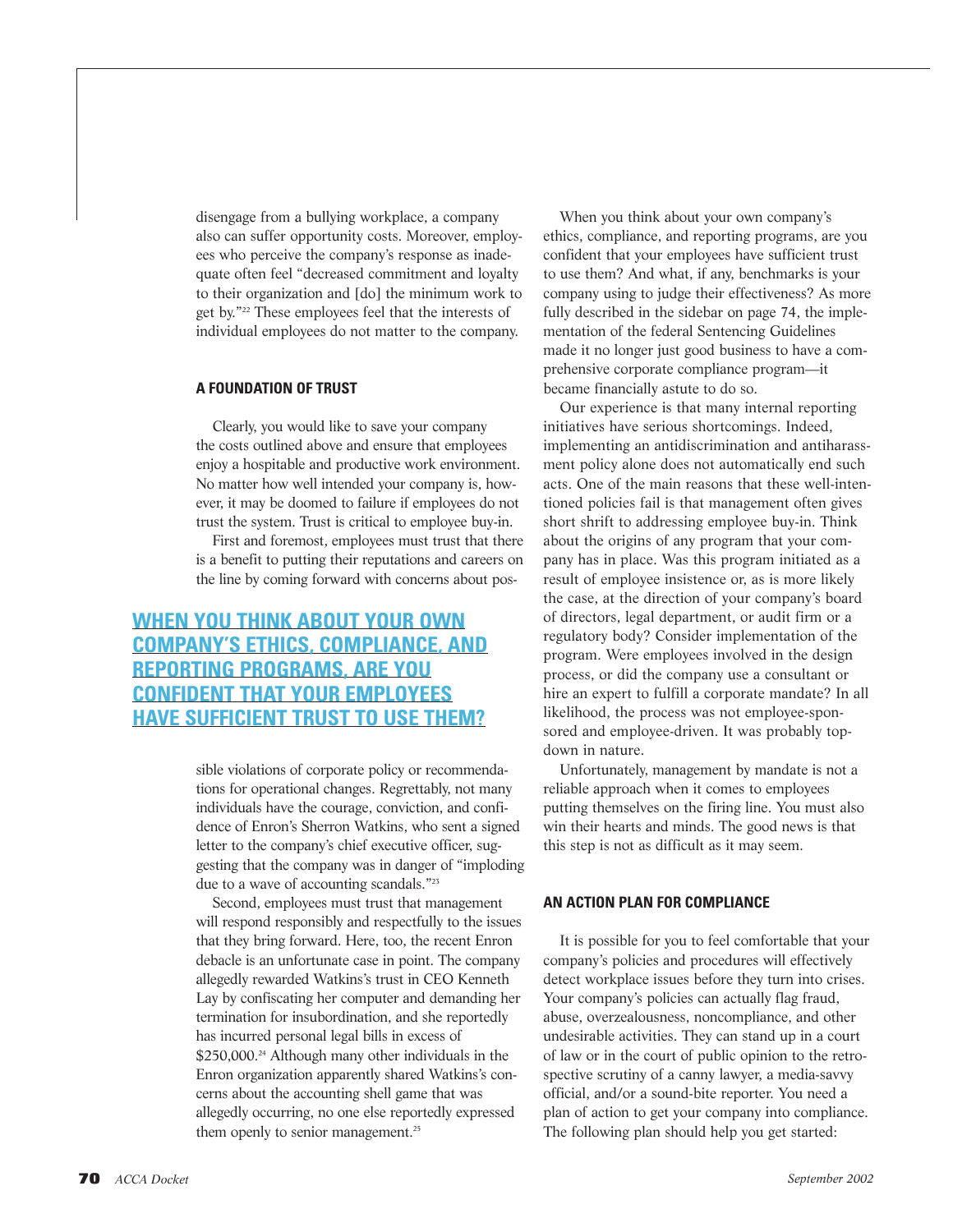#### 1.**Inventory and Evaluate Existing Reporting Mechanisms**

Your first challenge is to inventory what your organization currently has in place for employees to use to report ideas, questions, and concerns. You might be shocked to discover all that is out there. It is not that uncommon to find that employees have a maze of conflicting and confusing mechanisms to use for communicating about workplace-related issues. For some issues, employees may go to the human resources department; for others, the legal department. In larger organizations, employees' options might include contacting an ombudsman's office, the audit department, a safety and security officer, and/or an external hotline.

In inventorying these reporting mechanisms, it is helpful to compile details about their use: Where can employees find the instructions for using a specific mechanism? What are the hours of its operation? Who is in charge of monitoring employee feedback, and even more important, who is responsible for

# **YOUR COMPANY'S POLICIES CAN ACTUALLY FLAG FRAUD, ABUSE, OVERZEALOUSNESS, NONCOMPLIANCE, AND OTHER UNDESIRABLE ACTIVITIES.**

responding to it? How does your company track and document resolution? (For an example of an inventory, see the sidebar on page 76.)

You may find that instructions and guidelines for using your reporting tools overlap. Policies may have gaps in coverage. Management may ignore followup and tracking responsibilities. To get to where your company needs to be, you and your company must understand the current situation. Developing an inventory is the best way to do that.

Once you have collected this information, you may find that employees are not using the available reporting mechanisms. Be careful not to interpret this lack of use necessarily as a good sign. We are reminded of a client who conscientiously offered its employees the alternative of discussing concerns directly with their supervisors or using an internal hotline, consisting of an answering machine locked in a desk drawer in the general counsel's office. When this individual was

asked how he measured the success of this twopronged approach, he pointed proudly to the fact that he had received only five calls the previous year from roughly 2,000 employees. But when pressed about how he had concluded that the system was functioning effectively, he did not have a convincing response.

# 2.**Assess Employee Awareness and Confidence**

Because it is extremely difficult to make a subjective judgment about the performance of a specific reporting system, you must go directly to the users themselves. Not only can discussions with employees provide some valuable insight into what may or may not be functional, but also such undertakings might help you to avoid the type of misperception that occurred in *Faragher*. Although the Florida city had workplace reporting policies, its management was unaware that the policies had not been universally distributed. It, therefore, could not establish an affirmative defense to a claim of sexual harassment by a supervisor.

There are a number of ways in which you can survey employees about feedback mechanisms. They range from a formal, structured approach developed and administered by a third party experienced in employee surveys to informal focus groups conducted either by internal staff or by an independent resource, such as a consultant or a legal adviser. Because individuals from outside the organization generally do not have vested interests in any existing feedback mechanisms, employees are more likely to share candid insights and opinions with them.

As is the case for any good surveying technique, you should obtain as representative a sampling of the workforce as possible. Give thought to including English-asa-second-language employees, employees from all shifts, employees from both central and remote locations, and even employees based in other countries. More often than not, companies inadvertently overlook the special needs of nonmainstream employees in the development of policies and procedures, leaving the companies vulnerable to complaints.

## **DRevise Reporting Policies and Procedures**

Based on what you discover from your inventory and the employee feedback phases, you can begin to refine or reinvent your existing reporting polices *(continued on page 76)*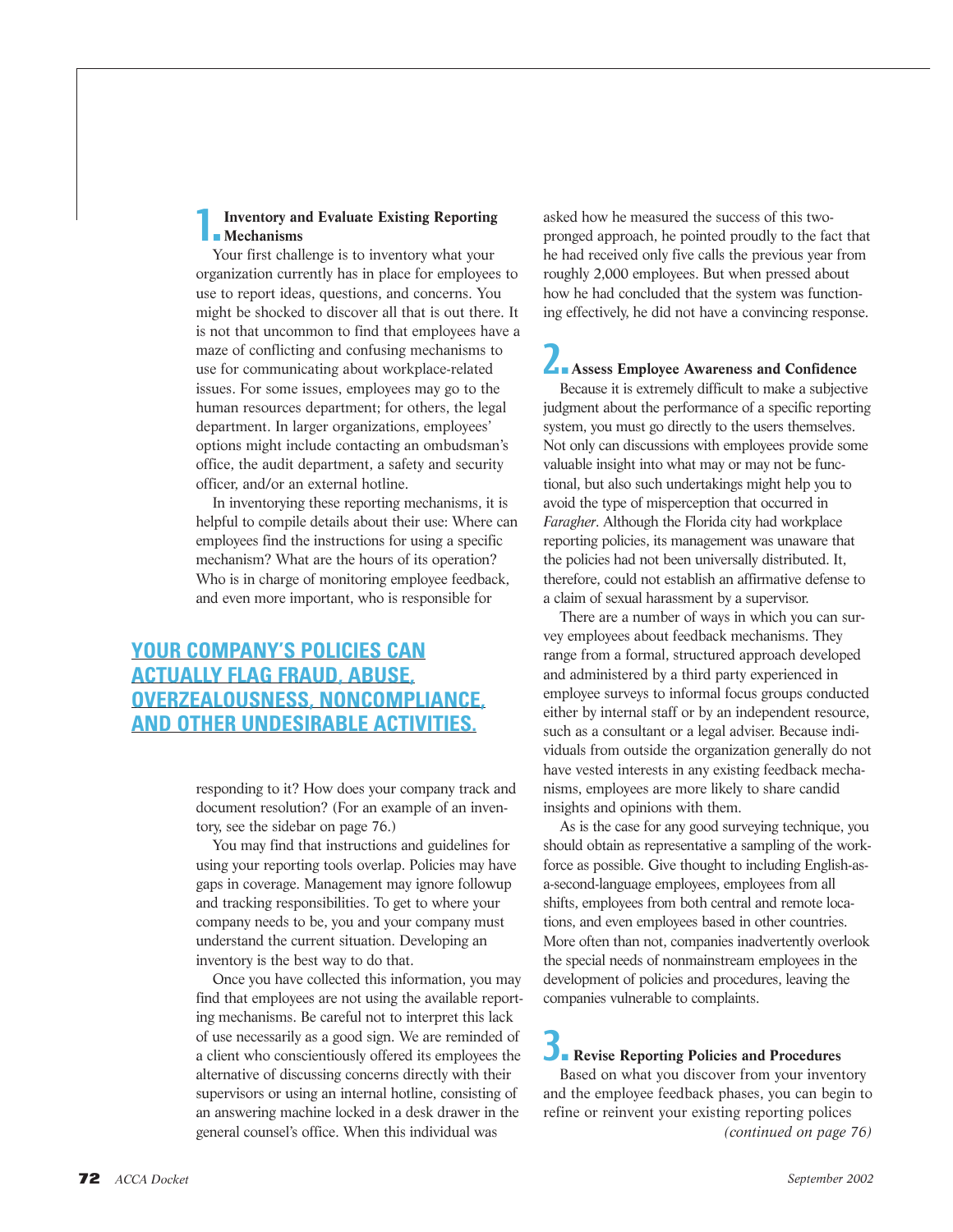# CAN YOUR COMPANY AFFORD NOT TO COMPLY?

The U.S. Sentencing Commission Guidelines ("Guidelines"), enacted in November 1991, changed the corporate landscape. It was no longer just good business to have a comprehensive corporate compliance program. It became financially astute to do so. The Guidelines provide a financial incentive for corporations to institute formal, comprehensive compliance programs to prevent, detect, and react to improper business conduct.

The Guidelines were devised to encourage good corporate behavior by subtracting penalty points for corporate responsibility and adding points for corporate culpability. As a result, a company that self-monitors and is proactive in preventing, detecting, and reporting criminal conduct and that cooperates with and assists law enforcement authorities not only will be deemed to be the good employer but also may be directly affecting its bottom line in a positive way.

What if your company does not comply with the Guidelines? A court may order a probation term for your company. Probation may include unannounced examination of your company's books and records by a probation officer, interrogation of your company's employees, and payment of restitution, fines, or other monetary sanctions.<sup>1</sup>

One way to ensure that your company has an effective corporate compliance program is to make sure that your company has incorporated the following seven elements into its compliance program:2

#### **FEDERAL SENTENCING GUIDELINES: SEVEN ELEMENTS OF AN EFFECTIVE CORPORATE COMPLIANCE PROGRAM**

The organization must have established<br>compliance standards and procedures to be followed by its employees and other agents that are reasonably capable of reducing the prospect of criminal conduct.

2.Specific individual(s) among high-level per-sonnel of the organization must have been assigned overall responsibility to oversee compliance with such standards and procedures.

3.The organization must have used due care not to delegate substantial discretionary authority to individuals whom the organization knew, or should have known through the exercise of due diligence, had a propensity to engage in illegal activities.

The organization must have taken steps to<br>communicate effectively its standards and procedures to all employees and other agents, such as by requiring participation in training programs or by disseminating publications that explain in a practical manner what is required.

The organization must have taken reasonable<br>
steps to achieve compliance with its standards, such as by using monitoring and auditing systems reasonably designed to detect criminal conduct by its employees and other agents and by having in place and publicizing a reporting system whereby employees and other agents could report criminal conduct by others within the organization without fear of retribution.

**6.** The standards must have been consistently **enforced** through appropriate disciplinary mechanisms, including, as appropriate, discipline of individuals responsible for the failure to detect an offense. Adequate discipline of individuals responsible for an offense is a necessary component of enforcement; however, the form of discipline that will be appropriate will be case specific.

7.After an offense has been detected, the orga-nization must have taken all reasonable steps to respond appropriately to the offense and to prevent further similar offenses, including any necessary modifications to its program to prevent and detect violations of law.

#### **NOTES**

- 1. 2001 Federal Sentencing Guideline Manual § 8D1.4(b)(2)(4), Nov. 1, 2001.
- 2. 2001 Federal Sentencing Guideline Manual § 8A1.2, Commentary 3(k), Nov. 1, 2001.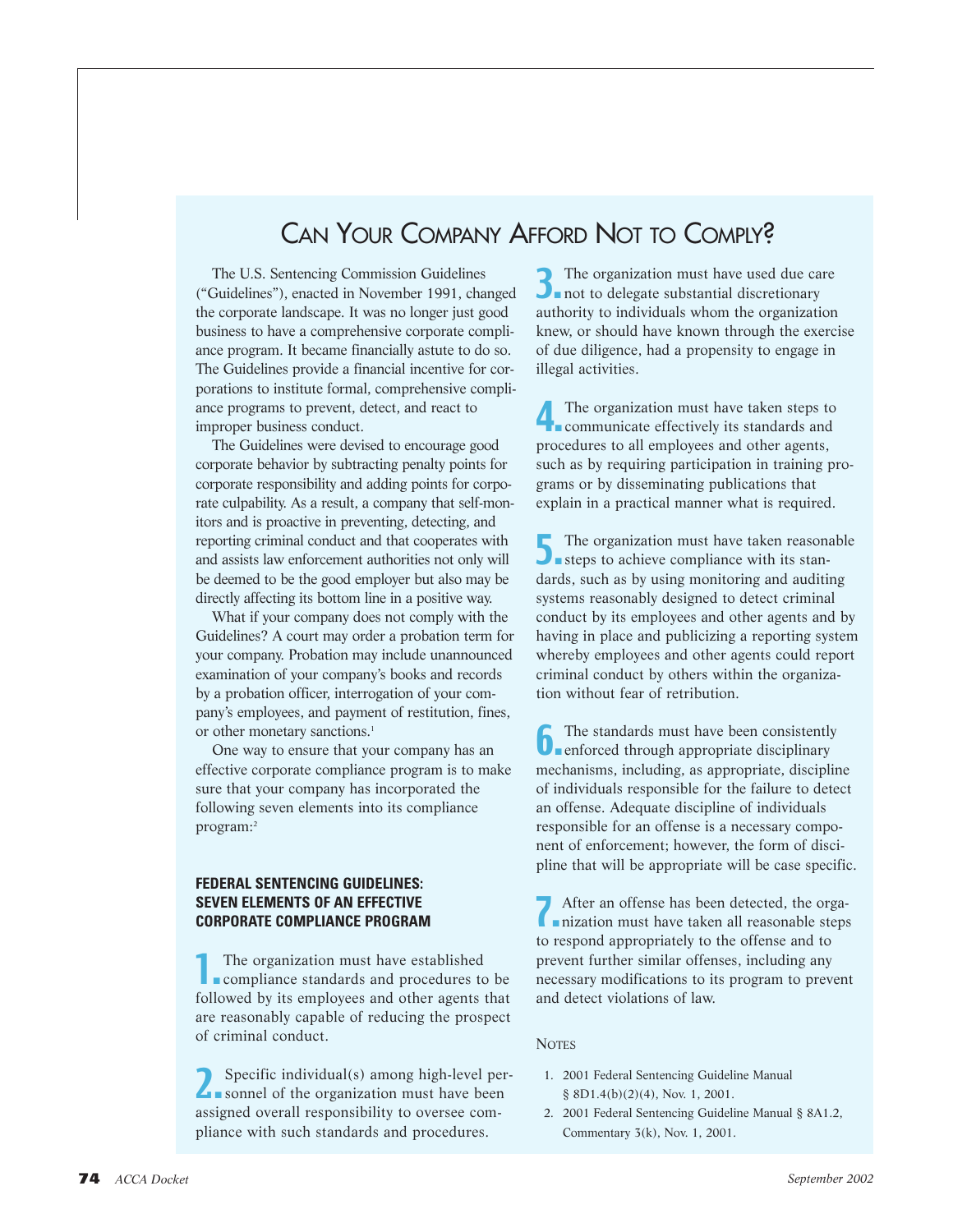#### *(continued from page 72)*

and procedures. We strongly recommend that you involve employees in this process. Whatever you ultimately deploy should be not just "for" them, but equally or more so "about" them. Here, too, the best way to accomplish that goal is to involve a mix of front-line and middle-management representatives.

In terms of process redesign, we have learned from employees that the following are the most important features of a viable and valued employee feedback system:

*• Convenience.* The more convenient a system is to use, the more likely employees are to use it. For starters, that notion means making it accessible around-the-clock from any company site, including sites located overseas. According to In Touch statistics, employees place more than 40 percent of all hotline calls at night or on weekends. A userfriendly system also should incorporate as many communication options as possible, such as phone, fax, email, and person-to-person. If you encourage phone access, then you should provide a toll-free number; if at all possible, the actual call-in number should be an easy-to-remember one. Toll-free access is available from most countries, and the charges are not at all prohibitive. Fax access, too, should include a toll-free number, an easy-to-remember number, and international functionality. As for email, it tends to be a fairly straightforward ease-of-use alternative.

• *Safety and Comfort*. Do not overlook the security and comfort that employees feel when using the system. Although you can achieve affirmative-defense protection by requiring employees to discuss their concerns directly with a supervisor or other designated individual, you weaken your argument when you fail to secure a risk-free reporting method for employees. We strongly recommend that your company offer a communication channel that gives employees the choice of shielding their identity. Shielding identity means minimizing or eliminating the possibility that your company can and will track down a reporting source by using caller ID or recognizing a voice, analyzing handwriting, or tracing the source of email. An outsourced hotline or independent ombudsperson offers more security to employees. In general, third-party operators tend to offer solutions that address both the convenience and the safety challenges.

We often hear from companies that, if there is no way for them to identify or talk with the source of a report, they could end up spending time, energy, and resources in conducting a wild-goose chase. After all, receipt of an employee report via a confidential and/or anonymous reporting channel puts

# SAMPLE EMPLOYEE COMMUNICATIONS INVENTORY

Use the following sample to develop an employee communications inventory to keep track of what kinds of issues may need your attention before they get out of hand, for example.

### ABC Manufacturing Company Employee Communication Inventory

Date Prepared: September 2002

| <b>REPORTING</b>         | <b>OVERSIGHT</b>  | <b>HOURS OF</b>  |
|--------------------------|-------------------|------------------|
| <b>ISSUE</b>             | <b>DEPARTMENT</b> | <b>OPERATION</b> |
| Harassment               | <b>HR</b>         | $8:00 - 18:00$   |
| Discrimination           | <b>HR</b>         | $8:00 - 18:00$   |
| Ethics concerns          | Legal             | $8:00 - 18:00$   |
| Safety & security        | Safety            | 24 hours         |
| Fraud $\&$ theft         | Audit             | $8:00 - 18:00$   |
| Financial irregularities | Audit             | $8:00 - 18:00$   |
| Hostile workplace        | <b>HR</b>         | $8:00 - 18:00$   |
| Benefits issues          | <b>HR</b>         | $8:00 - 18:00$   |
| Regulatory violations    | Legal             | $8:00 - 18:00$   |
| Ideas & suggestions      | Legal             | $8:00 - 18:00$   |
| Other criminal acts      | Legal             | $8:00 - 18:00$   |
|                          |                   |                  |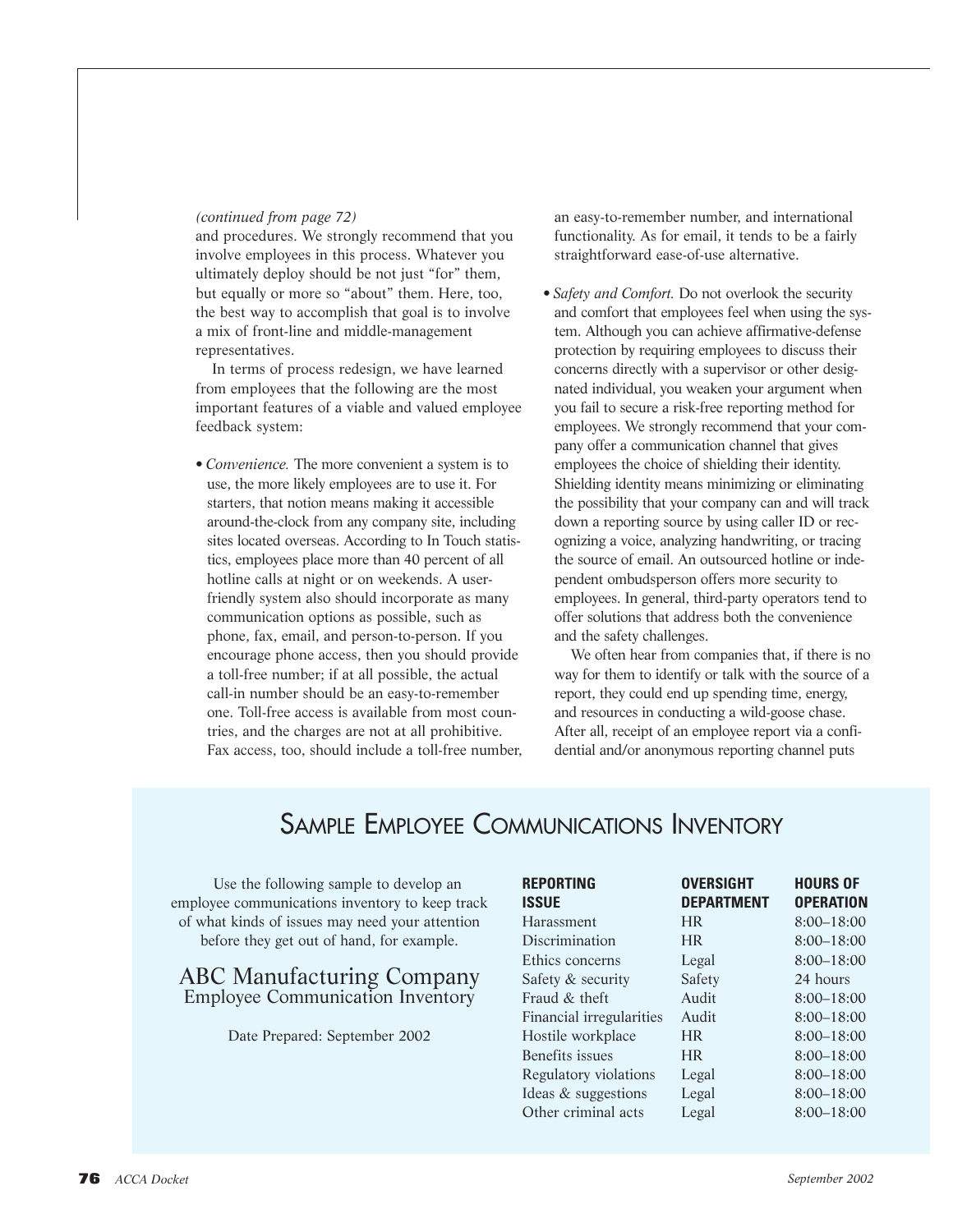the company on notice and requires it to initiate an investigation. What this argument fails to take into account is that the technology of both live-operator and automated systems is currently such that the company can carry on a long-term dialogue with an employee without ever knowing the identity of the individual involved. Typically, this dialogue is accomplished through the use of randomly assigned case ID numbers; it is remarkably easy to pass questions and progress reports back and forth until the situation resolves.

Last, no discussion about safety and comfort should ignore a consideration just about universally overlooked by companies: preference. When your employees want to share information, do they prefer talking to a machine or to a real person? Our somewhat surprising anecdotal evidence shows that companies have greater success using automated systems. We believe that the userfriendliest approach would be to offer both. Current technology permits a system user to choose easily between person and machine.

*• Scope of Feedback.* The vast majority of employee reporting systems place the burden of deciding what to report on the employee. This decision burden tends to be a subtle and easily overlooked trap of reporting programs, and it warrants elaboration.

Although companies may do their wellintentioned best to describe what constitutes inappropriate behavior, the most inevitable by-product of efforts to define issues is the creation of gray areas. Although the words in the policy and procedure manual may read, "The company has zero tolerance for sexual harassment as hereby defined," such a statement does not necessarily empower employees. It is human nature to have concerns about the relative significance of an

# **IT IS HUMAN NATURE TO HAVE CONCERNS ABOUT THE RELATIVE SIGNIFICANCE OF AN ISSUE, NOT TO MENTION RESERVATIONS ABOUT CAUSING A FUSS.**

issue, not to mention reservations about causing a fuss. In addition, employees may have doubts about how a specific issue fits into the overall scheme of offensive behaviors. They may ask themselves, "Is this really what they want to hear from me?"

Take the case of an employee who is offended by the image of a woman in a sexy outfit on a coworker's computer screen. On the one hand, such a viewing may be a clear violation of corporate policy on computer use and sufficient

| <b>PHONE</b><br><b>REPORTING</b> | <b>EMAIL</b><br><b>REPORTING</b> | <b>FAX</b><br><b>REPORTING</b> | <b>OTHER</b> | <b>POLICY LAST</b><br><b>REVIEWED</b> | 12-MONTH<br><b>UTILIZATION</b> | <b>FILE MAINTENANCE</b><br><b>RESPONSIBILITY</b> |
|----------------------------------|----------------------------------|--------------------------------|--------------|---------------------------------------|--------------------------------|--------------------------------------------------|
| Yes                              | N <sub>o</sub>                   | N <sub>o</sub>                 | HR Rep       | 10/5/99                               | 5 cases                        | <b>HR</b>                                        |
| Yes                              | N <sub>o</sub>                   | N <sub>o</sub>                 | HR Rep       | 10/5/99                               | 10 cases                       | <b>HR</b>                                        |
| Yes                              | Yes                              | N <sub>o</sub>                 | In-person    | 1/30/02                               | 3 cases                        | Legal                                            |
| Yes                              | Yes                              | Yes                            | Hotline      | 6/30/97                               | 35 cases                       | Safety                                           |
| Yes                              | N <sub>o</sub>                   | N <sub>o</sub>                 | Hotline      | 6/30/98                               | 3 cases                        | Audit                                            |
| Yes                              | N <sub>o</sub>                   | N <sub>o</sub>                 | Hotline      | 6/30/98                               | 0 cases                        | Audit                                            |
| Yes                              | N <sub>o</sub>                   | N <sub>o</sub>                 | Hotline      | 10/5/99                               | 10 cases                       | <b>HR</b>                                        |
| Yes                              | Yes                              | Yes                            | Hotline      | 1/1/02                                | 235 cases                      | <b>HR</b>                                        |
| Yes                              | Yes                              | N <sub>o</sub>                 | None         | 5/15/95                               | 2 cases                        | Legal                                            |
| Yes                              | Yes                              | Yes                            | <b>Boxes</b> | 5/31/97                               | 25 cases                       | Legal                                            |
| Yes                              | No.                              | No                             | Hotline      | 5/15/95                               | 2 cases                        | Legal                                            |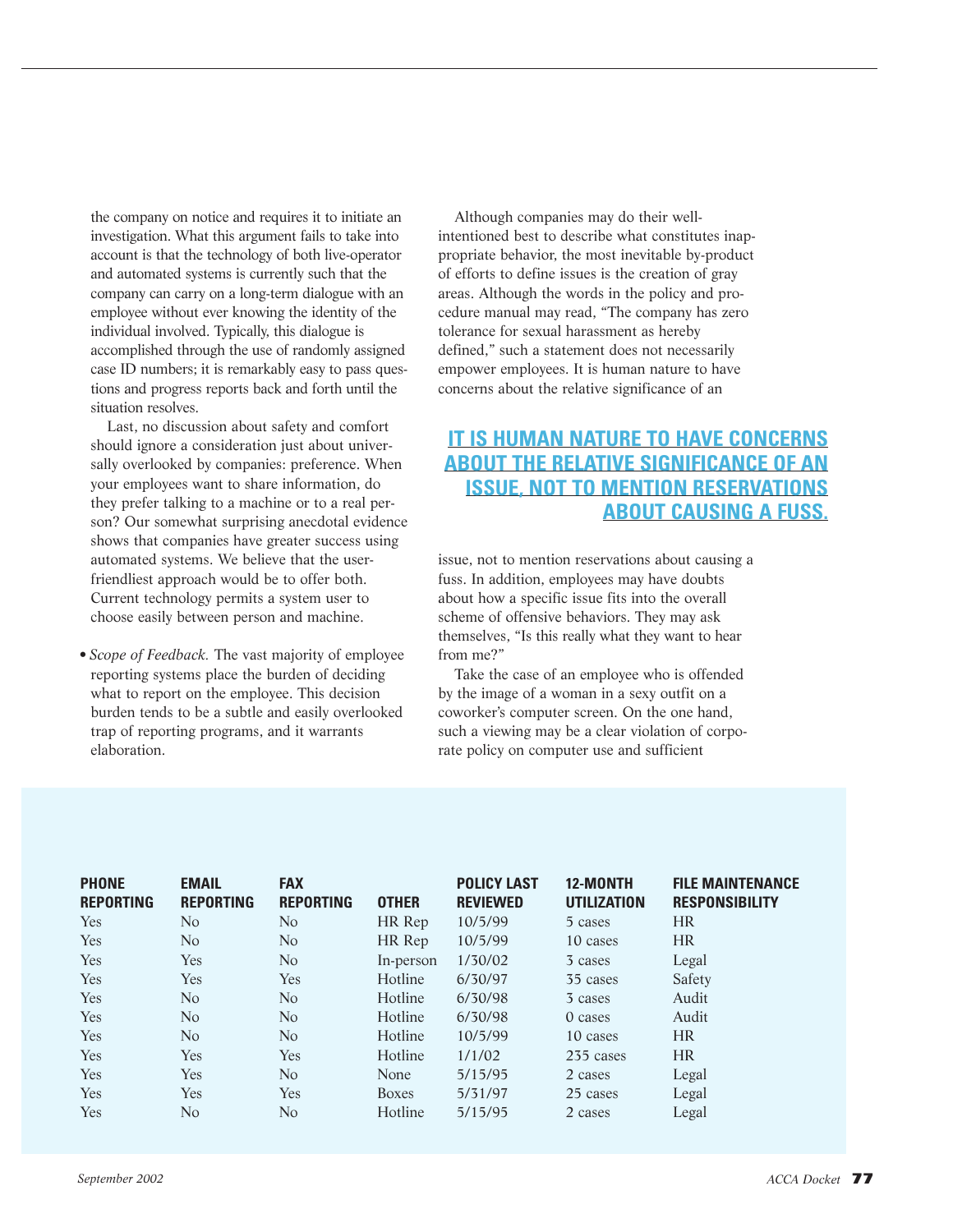grounds for an employee to report the coworker to a supervisor. But realistically, how comfortable do you think that employee will be going on record as an informant? On the other hand, the image may simply be personally offensive to the

## **IF CORPORATE POLICIES AND PROCEDURES ARE OUT OF SIGHT, THEY ARE OUT OF MIND.**

viewer. In this case, the employee must come to his or her own interpretation of what constitutes a hostile workplace for sexual harassment purposes and decide whether it is what the company has in mind when it boasts of a zero tolerance policy.

Moreover, ambiguous or less severe behaviors that commonly arise in hostile work environment situations generate different perceptions among males and females.26 For example, men and women generally agree that sexual coercion and sexual propositions constitute sexual harassment.<sup>27</sup> They do not, however, necessarily agree that sex-related jokes or requests for dates do.<sup>28</sup>

Not only can this issue be difficult for the individual, but also it can reach the heart of the buy-in challenge that we raised earlier.

The way that most organizations clear their conscience regarding potential employee confusion over what is and what is not a reportable offense is to encourage individuals to discuss their concerns with an internal representative. Once again, this policy places the burden on the employee to take that bold step to be identified and risk the consequences. This burden gets back to the desirability of providing a confidential and anonymous mechanism.

But perhaps the biggest missed opportunity of all in the construction of employee feedback and reporting systems is the omission of many important organizational and individual problem areas. In the sidebar on this page, we have created a "Feedback Universe." In most contemporary organizations, the center two rings of issues are addressed by formal policies and procedures. In contrast, few organizations have well-established mechanisms for dealing with the topics included in the "Organizational Issues" ring.

Why is that? Is it because employee feedback about such topics as policies and procedures, ben-



# FEEDBACK UNIVERSE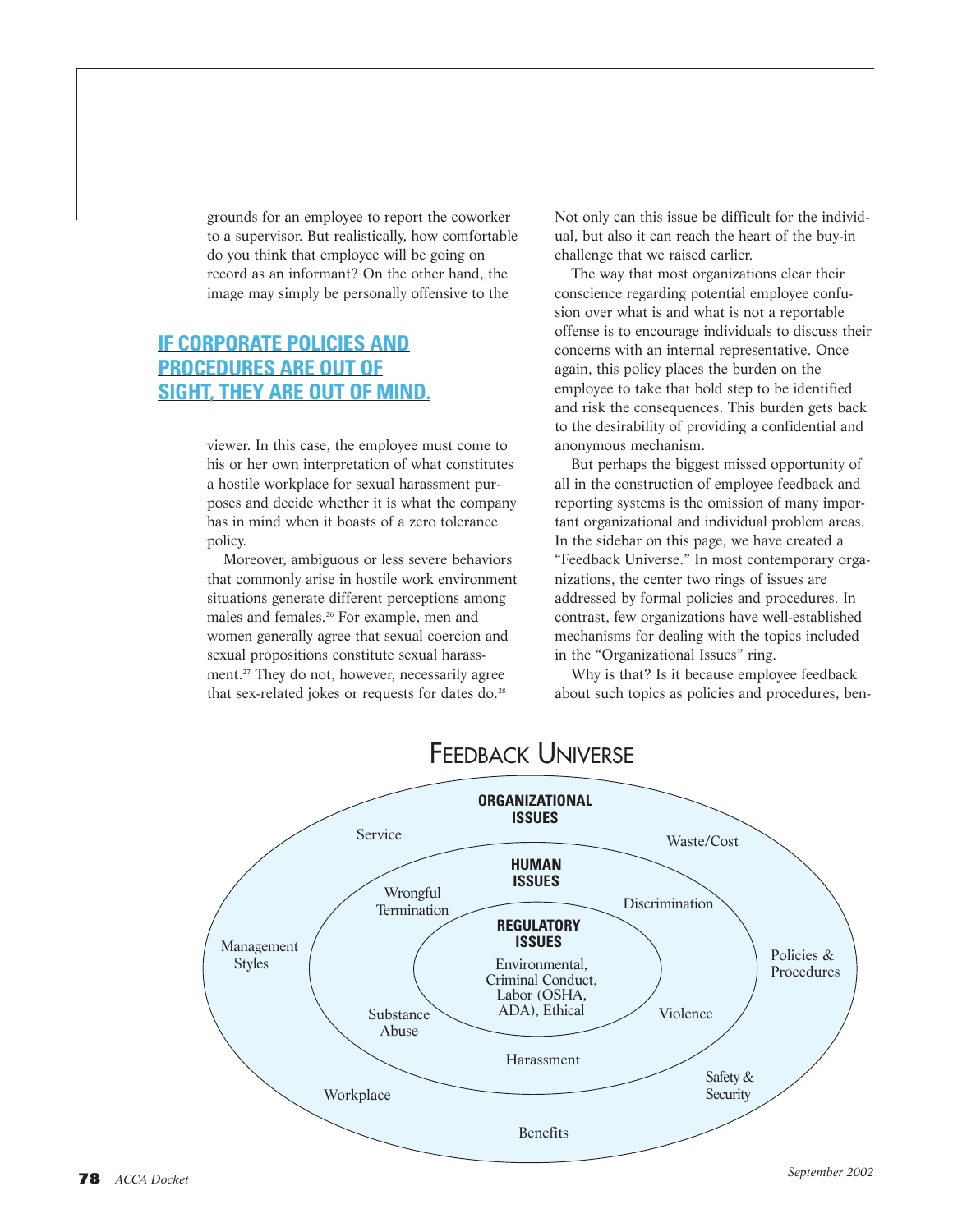efits, and physical workplace is not important? Is it because it is assumed that these are topics that employees are comfortable discussing with their supervisors and area managers? Is it because management does not care what employees think on these subjects or because management does not believe that employees have anything impor-

# **IN DEVELOPING YOUR REINFORCEMENT MATERIAL, KEEP IN MIND THAT DESIGN PLAYS AN IMPORTANT ROLE.**

tant to say about these subjects? Or is it nothing more than a simple lack of awareness that has caused these subjects to be excluded from the approved list of acceptable feedback topics?

Whatever the case, it is our contention that a truly effective, empowering, and defensible feedback system would encourage feedback on all of these topics: regulatory issues, human issues, and organizational issues. The major benefit of opening up the system in this way is that it removes the burden from the employee of deciding whether and where a specific concern fits into the feedback structure defined by the corporation. Rather, the message becomes, "Feel free to talk to us about anything, and we'll decide in which issue box to place it." There no longer are any gray areas because all issue areas have become fair game.

# 4. **Develop Internal Marketing Plans and Measurement Objectives**

If corporate policies and procedures are out of sight, they are out of mind. Although your company likely took great care to incorporate reporting policies into employee handbooks and maybe even posted them on an intranet, you would be well advised to do a good deal more. Our mantra is that, when it comes to workplace-related issues, you cannot do enough to promote, publicize, and reinforce policies and remind employees about what they should do when they think that they have an issue, conflict, or concern with a manager, subordinate, or coworker.

We have found the following specific actions helpful in assuring that employees will use reporting mechanisms:

- *Think about the places that employees are most likely to look for instructions for problem-reporting.* Off the top of your head, would you know where to find the instructions for reporting each of the issues delineated in the inventory table in the sidebar on page 76? You might be surprised to discover how difficult it can be. That difficulty leaves your company vulnerable to criticism and/or liability. We are reminded of an audit that we conducted for a Fortune 100 company. The attendees at the introductory session were a mix of attorneys and human resource generalists assembled from a variety of units and locations. We asked the attendees to bring copies of their phone directories and employee handbooks. We then cited examples of specific employee dilemmas and asked them to see how quickly they could locate the resource to contact to discuss or report the concern. Suffice it to say that, had we not ended the exercise after a few embarrassing minutes, some of them might still be searching. Stressed employees do not always think logically. If you want to do the most to protect your company and truly empower its employees, involve employees in the policy and procedure development process.
- *Use as many varieties of reinforcement as possible.* There are a myriad of creative ways to reinforce programs. Among the most commonplace is the ongoing distribution of magnets, wallet cards, phone stickers, desk toys, and other paraphernalia used to promote various corporate initiatives. Other good techniques include placing articles in company publications, operating booths at company benefit fairs, filming segments in video productions, providing links on intranets, and displaying workplace posters. In developing your reinforcement material, keep in mind that design plays an important role. Getting the word out is about communication. To the extent possible, use a professional designer and a really good editor.
- *Provide feedback about successes.* How can you convince employees that the policies and procedures that exist for their benefit actually function as intended? And how can you let employees know that coworkers have successfully used problem-resolution options? Unfortunately, you cannot publicly discuss most internal case studies.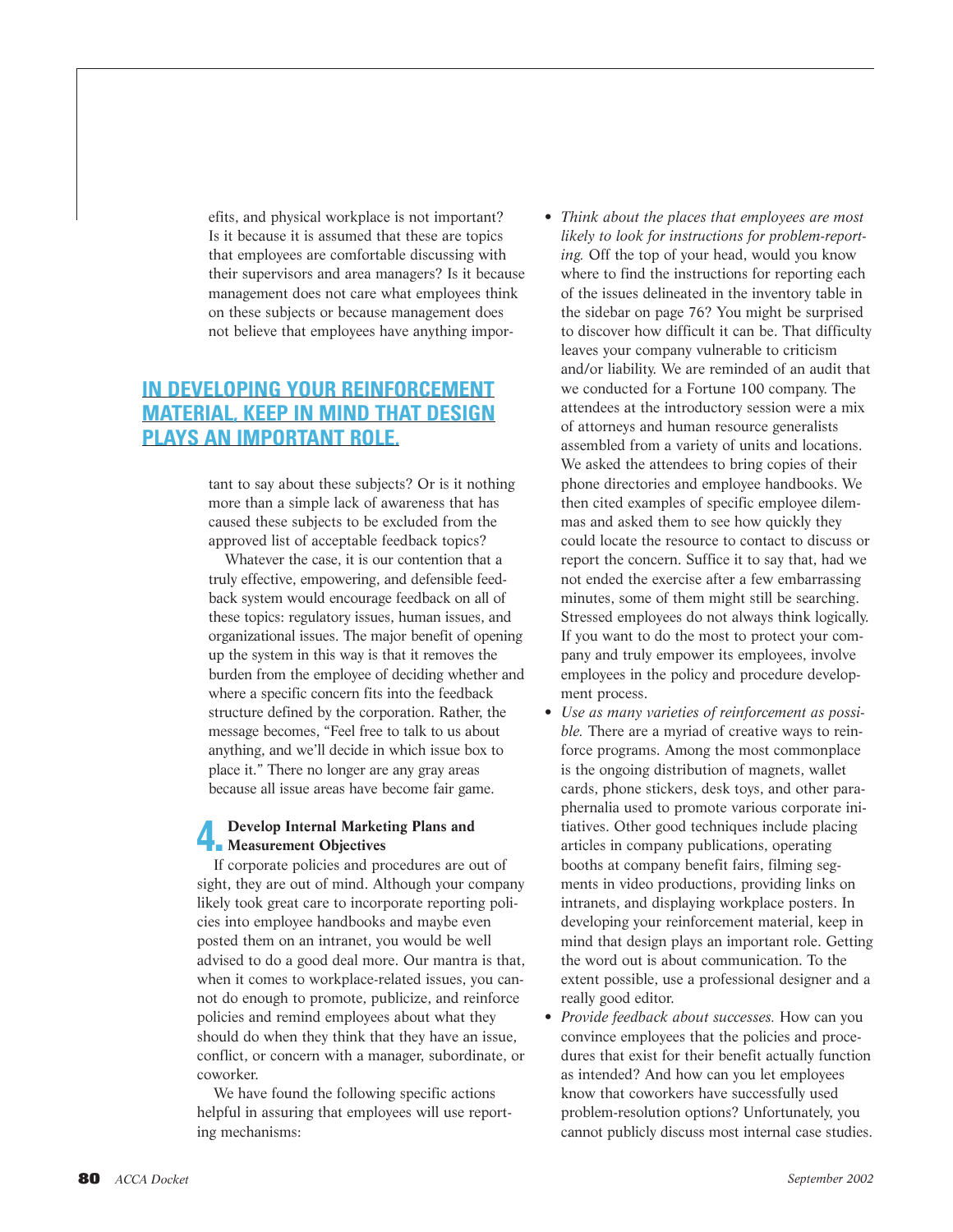You cannot openly write about the marketing vice president that the company had to terminate for harassment or about how an employee tip revealed environmental violations. Compounding this challenge is the natural tendency of rumor mills to exaggerate or misreport processes and results. Nonetheless, you should try to find ways to demonstrate that employees are using reporting systems and that the systems work. Depending on the specifics, you may be well advised to consult with communications professionals. One of the beauties of having the kind of unconstrained feedback system that we described earlier is that it is far easier to talk about successes and activity. Most of the information received is what might best be described as low-hanging fruit. Compared to such easily correctable, but very real day-to-day irritations as dress codes, unsanitary restrooms, late paychecks, and inflexible scheduling, more serious issues, such as harassment, discrimination, fraud, and substance abuse, are relatively infrequent. If you describe successes in addressing mundane irritants, employees will gain confidence that the system will work equally well for more substantial problems. In addition, reporting on success stories gives you an excellent opportunity to promote the system and to remind employees how to use it.

• *Develop tools for measuring success.* How do you know whether the well-intentioned policies and procedures that you have developed to protect your company and its employees are functioning? Can you take comfort from the fact that you receive few, if any, formal complaints? Regrettably, there appear to be scant quantitative data available about employee use of reporting systems. According to In Touch statistics, companies that operate third-party, limited-topic hotlines, such as waste, fraud, and hostile workplace, report annual use levels up to 1 percent. Companies that operate more expansive systems tend to see annual employee use levels of 5 to 10 percent. Is more use necessarily better? The answer ultimately gets back to your company's vision of employee empowerment. Another way to measure functionality is to survey your company's employees about their awareness of, confidence in, and perspectives regarding various categories of policies and procedures.

You can incorporate both generalized and specific questions into any employee satisfaction surveys. Alternatively, you can develop an annual survey of your own, focused solely on the subject of compliance awareness and reporting.

## 5. **Monitor and Report Outcomes**

In your role as in-house counsel, are you aware of the numbers and types of complaints that employees are reporting? Of equal importance, is this information provided to the company's management team and perhaps the board of directors? We advise companies to monitor complaints and to report on investigatory outcomes to managers and/or directors. Your overview report need not be a complicated document. Something as simple as the sample employee feedback report in the sidebar on page 86 can be extremely effective. This sample report is designed to summarize the numbers of calls in each major organizational issue area that were received over the past 30 days by the company's external and/or internal reporting systems. It also reflects the percentage of each category in relation to the total. In most cases, it is helpful to supplement the numbers with a paragraph or two of narrative, such as the following: "The two calls in the safety and security area were about an inoperative parking lot light. The problem has been fixed." Also, it is helpful to include a trend table that provides an overview of monthly results.

The benefits of a periodic report, such as this sample, are threefold. First and foremost, it forces the centralization and monitoring of important data. Second, it provides a way for senior management and/or board members to know quickly what's going on and to ask questions about details that might concern them. Third, a somewhat modified table of this kind—that is, one that lumps harassment, fraud, and so forth in with organization and morale issues—published in a newsletter, included on an intranet, or posted on a bulletin board can provide employees the assurance that other employees are providing feedback and that management is monitoring that feedback.

Once again, the more centralized your reporting mechanisms and collection points are, the easier it will be for you to capture and analyze ongoing use. *(continued on page 86)*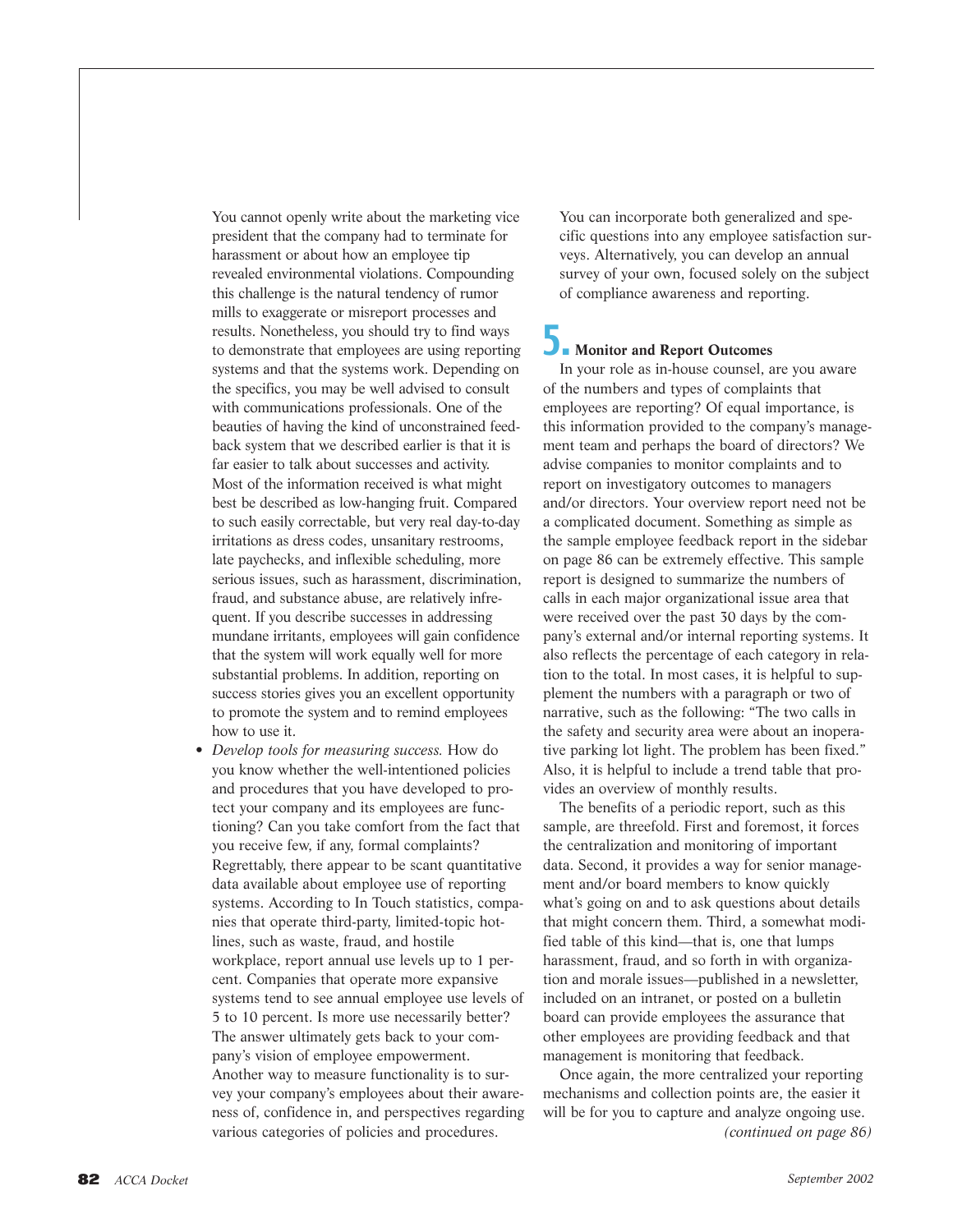*From this point on . . . Explore information related to this topic.*

#### **ONLINE:**

- David M. Benck and Tess Thrasher Hughes, "Investigating a Sexual Harassment Complaint: Prompt Remedial Action," *ACCA Docket* 20, no. 3 (2002): 72–85, available on ACCA Online<sup>SM</sup> at www.acca.com/protected/pubs/docket/ma02/ investigate1.php.
- Mark N. Bonaguro, "Managing Termination: How to Avoid Litigation by Treating Employees Fairly and with Respect," *ACCA Docket* 19, no. 3 (2001): 60–76, available on ACCA Online<sup>SM</sup> at www.acca.com/protected/pubs/docket/ma01/ terminatepage1.html.
- Campaign against Workplace Bullying, the main website for the grassroots movement provides an overview of workplace bullies, legislative reform information, and suggestions for ridding the workplace of bullies, at www.bullybusters.org.
- Disgruntled employee websites that provide a forum for disgruntled employees to air their company's dirty laundry for all to see, such as www.disgruntled.com, www.i-resign.com, www.disgruntledemployees.net, www.greedyassociates.com, www.employer-employee.com/Burnout.html, and www.cubiclenews.com.
- Brian Edwards, Craig Holmes, F. Skip Sugarman, "Religion in the Workplace: How Accommodating Must You Be?" *ACCA Docket* 20, no. 3 (2002): 20–38, available on ACCA Online<sup>SM</sup> at www.acca.com/protected/pubs/docket/ ma02/religion1.php.
- Andrew R. Gold and Katharine H. Parker, "Workplace Sexual Harassment Policies: Exercising Reasonable Care in Prevention," *ACCA Docket* 20, no. 3 (2002): 58–71, available on ACCA Online<sup>SM</sup> at www.acca.com/protected/pubs/docket/ ma02/harassment1.php.
- Joanna Grossman, *Sexual Harassment in the Workplace: Do Employers' Efforts Truly Prevent Harassment, or Just Prevent Liability?* FINDLAW'S

COMMENTARY (May 7, 2002), at http://writ.corporate.findlaw.com/scripts/ printer\_friendly.pl?page=/grossman/20020507.html.

- Peter O. Hughes and Deborah A. Keller, "Beyond the FMLA: Medical Leave as a Reasonable Accommodation," *ACCA Docket* 20, no. 3 (2002): 40–57, available on ACCA Online<sup>SM</sup> at www.acca.com/protected/pubs/docket/ ma02/fmla1.php.
- U.S. Department of Labor, elaws Advisors, an interactive website with interactive tools that provide information about federal employment laws, at www.dol.gov/elaws.
- U.S. Sentencing Commission, Federal Sentencing Guidelines Manual and Appendices, at www.ussc.gov/guidelin.htm.

#### **ON PAPER:**

- Robert A. Baron and Joel H. Neuman, *Workplace Aggression—The Iceberg beneath the Tip of Workplace Violence: Evidence on Its Forms, Frequency, and Targets,* 21 PUB. ADMIN. Q. 446 (1998).
- Eletta Sangrey Callahan and Terry Morehead Dworkin, *The State of State Whistleblower Protection,* 38 AM. BUS. L.J. 99 (Fall 2000).
- EMPLOYMENT PRACTICE LIABILITY: JURY AWARD TRENDS AND STATISTICS (Victoria Marshall ed., LRP Publications Co. 2001).
- TERENCE R. MITCHELL, BROOKS C. HOLTOM, AND THOMAS W. LEE, HOW TO KEEP YOUR BEST EMPLOYEES: DEVELOPING AN EFFECTIVE RETENTION POLICY (The Academy of Management Executives Nov. 2001).
- Maria Rotundo, Dung-Hanh Nguyen, and Paul R. Sackett, *A Meta-Analytic Review of Gender Differences in Perceptions of Sexual Harassment,* 86 J. OF APPLIED PSYCHOLOGY 914 (Oct. 2001).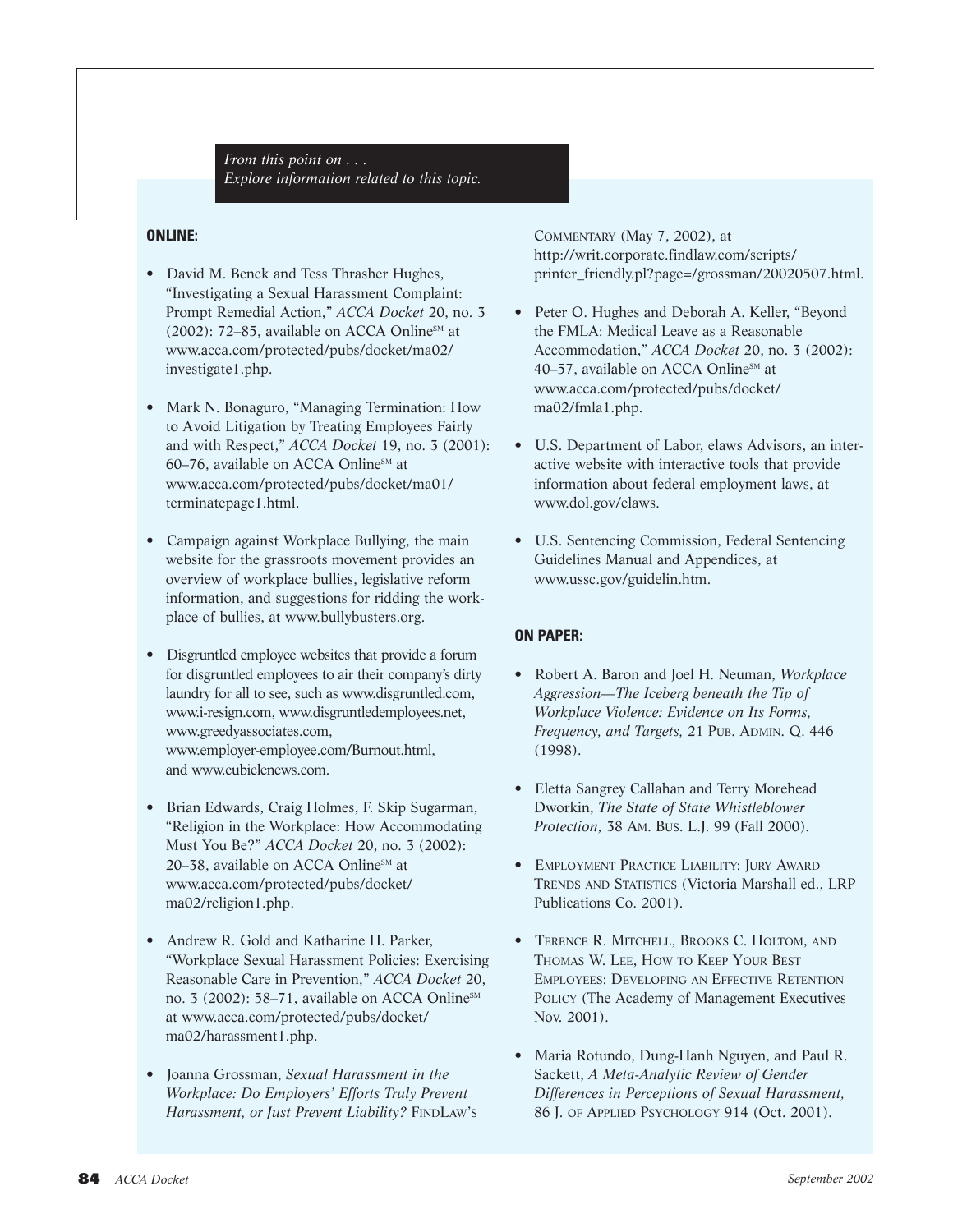*(continued from page 82)*

# SAMPLE EMPLOYEE FEEDBACK REPORT

Use the following sample to develop an employee feedback report that would be helpful for management to monitor employee feedback at your company:

#### **Employee Feedback Report XYZ Corporation For Month Ending August 2002**

| <b>Major Categories</b>       | Total # of Calls | % of Total Calls |
|-------------------------------|------------------|------------------|
| Safety and security           |                  |                  |
| Harassment and discrimination |                  |                  |
| Fraud and financial issues    |                  |                  |
| New products and cost savings | $\mathfrak b$    | 12               |
| Organization and morale       |                  | 14               |
| <b>Benefits</b>               | 20               | 40               |
| Policies and procedures       |                  | 14               |
| Miscellaneous                 | $\overline{3}$   | $\mathfrak b$    |
| Total                         | 50               | 100              |

#### **CALL SUMMARY**

#### **CONCLUSION**

Unresolved workplace issues can have devastating effects on a company's bottom line. It simply is not enough for a company to have well-written policies and procedures in place. A company must demonstrate its philosophical, budgetary, and time commitment to the enforcement of such policies and procedures. Specifically, companies must communicate the rights and responsibilities of the workforce, publicize and promote reporting mechanisms, and assure that users trust these mechanisms.

To develop a reliable and effective early warning system for workplace problems, your company should take the following actions: (1) inventory and evaluate your existing reporting mechanisms, (2) assess employee awareness of and confidence in existing reporting policies and procedures, (3) revise current policies and procedures responsively, (4) develop internal marketing plans and measurement objectives, and (5) monitor and report outcomes. By observing these five steps, your company will reduce the possibility of being blindsided by potential problems.

If employees do not believe that management is truly committed to providing a safe, sane, and actualizing workplace, your company is at risk of experiencing unpleasant and costly surprises, such as litigation. But if your employees believe that management values their opinions and contributions, your company's bottom line will more likely soar.

#### **NOTES**

- 1. Burlington Industries, Inc. v. Ellerth, 524 U.S. 742 (1998).
- 2. Faragher v. City of Boca Raton, 524 U.S. 775 (1998). In Faragher and Ellerth, the U.S. Supreme Court held that employers may be vicariously liable under Title VII for acts of supervisors that constitute sexual harassment, irrespective of the employer's policies and practices, even if the employer lacks actual notice of the supervisor's conduct. Nevertheless, in cases in which the supervisor's sexual harassment does not result in an adverse tangible employment action, such as when the supervisor makes an unwelcome sexual advance, but his threat to deny job benefits if the employee does not capitulate goes unfulfilled, the